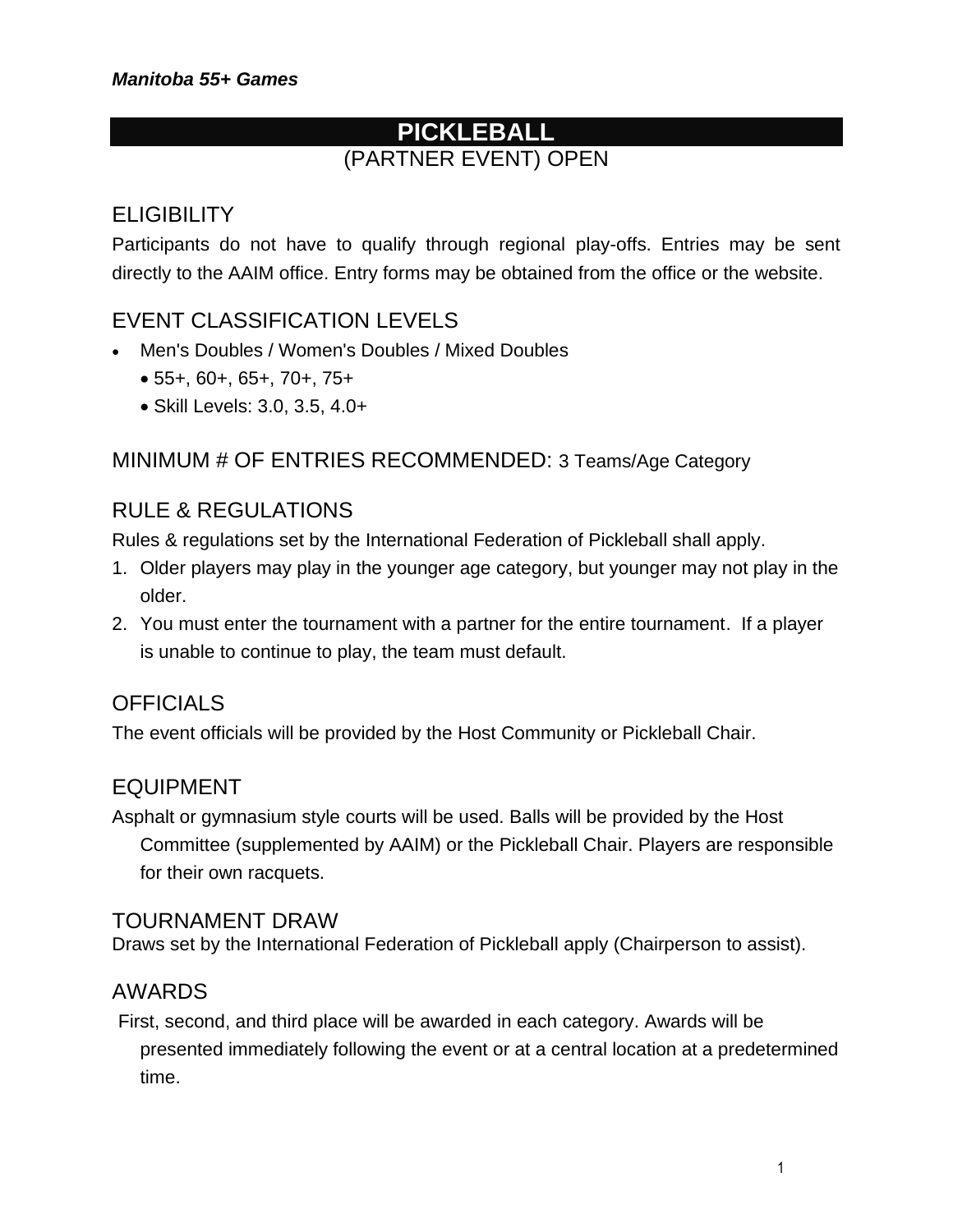# **IFP Skill Rating Descriptions for Pickleball Players**

| Rating | <b>Skill Rating Description</b>                                                                                                                                                                                                                                                                                                                                                                                                      |
|--------|--------------------------------------------------------------------------------------------------------------------------------------------------------------------------------------------------------------------------------------------------------------------------------------------------------------------------------------------------------------------------------------------------------------------------------------|
|        |                                                                                                                                                                                                                                                                                                                                                                                                                                      |
| 1.0    | New and have only minimal knowledge of the game and the rules.                                                                                                                                                                                                                                                                                                                                                                       |
| 1.5    | Limited to some rallies.<br>Learning how to serve.<br>Developing a forehand.<br>Fails to return easy balls frequently and occasionally misses the ball entirely.<br>Played a few games and is learning the court lines, scoring, and some basic<br>rules of the game.                                                                                                                                                                |
| 2.0    | Sustains a short rally with players of equal ability.<br>Demonstrating the basic shot strokes - forehand, backhand, volley, overhead<br>and the serve, but has obvious weaknesses in most strokes.<br>Familiar with court positioning in doubles play.                                                                                                                                                                               |
| 2.5    | Makes longer lasting slow-paced rallies.<br>Makes most easy volleys and uses some backhands, but needs more work on<br>developing shot strokes.<br>Beginning to approach the non-volley zone to hit volleys.<br>Aware of the "soft game."<br>Knowledge of the rules has improved.<br>Court coverage is weak but improving.                                                                                                           |
| 3.0    | More consistent on the serve and service return and when returning medium-<br>paced balls.<br>Demonstrates improved skills with all the basic shot strokes and shot placement<br>but lacks control when trying for direction, depth, or power on their shots.<br>Beginning to attempt lobs and dinks with little success and doesn't fully<br>understand when and why they should be used.                                           |
| 3.5    | Demonstrates improved stroke dependability with directional control on most<br>medium-paced balls and some faster-paced balls.<br>Demonstrates improved control when trying for direction, depth and power on<br>their shots.<br>Needs to develop variety with their shots.<br>Exhibits some aggressive net play.<br>Beginning to anticipate opponent's shots.<br>Learning about the importance of strategy and teamwork in doubles. |
| 4.0    | Consistent and dependable strokes, including directional control and depth on                                                                                                                                                                                                                                                                                                                                                        |